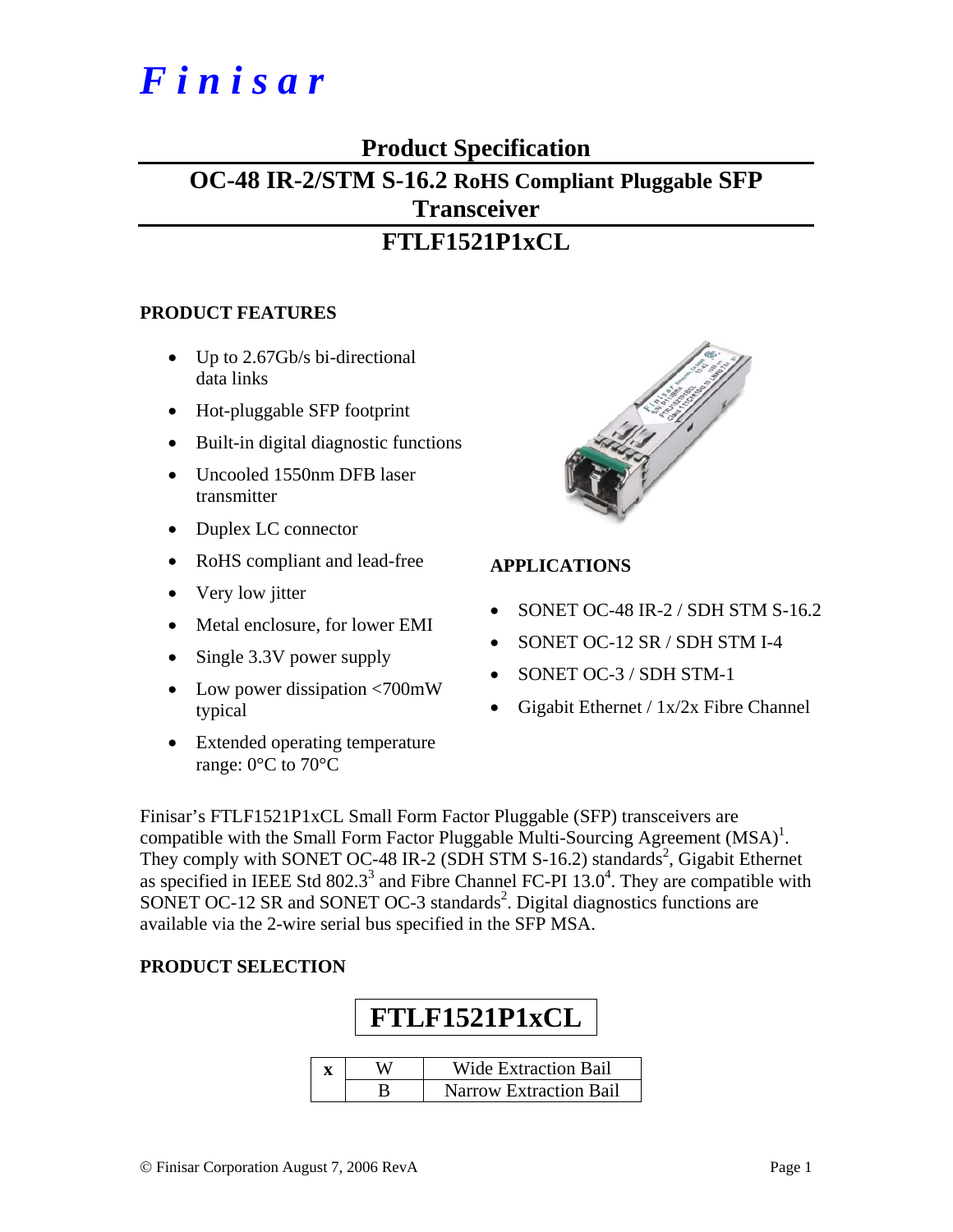#### **I. Pin Descriptions**

| Pin            | <b>Symbol</b>      | <b>Name/Description</b>                                        |   |  |  |
|----------------|--------------------|----------------------------------------------------------------|---|--|--|
|                | $\rm V_{EET}$      | Transmitter Ground (Common with Receiver Ground)               |   |  |  |
| 2              | $T_{\text{FALLT}}$ | Transmitter Fault. Not supported.                              |   |  |  |
| 3              | $T_{\text{DIS}}$   | Transmitter Disable. Laser output disabled on high or open.    | 2 |  |  |
| $\overline{4}$ | $MOD_$ DEF(2)      | Module Definition 2. Data line for Serial ID.                  | 3 |  |  |
| 5              | $MOD_$ DEF(1)      | Module Definition 1. Clock line for Serial ID.                 | 3 |  |  |
| 6              | $MOD$ $DEF(0)$     | Module Definition 0. Grounded within the module.               | 3 |  |  |
| 7              | Rate Select        | No connection required                                         | 4 |  |  |
| 8              | LOS                | Loss of Signal indication. Logic 0 indicates normal operation. | 5 |  |  |
| 9              | $\rm V_{EER}$      | Receiver Ground (Common with Transmitter Ground)               |   |  |  |
| 10             | $\rm V_{EER}$      | Receiver Ground (Common with Transmitter Ground)               |   |  |  |
| 11             | $\rm V_{EER}$      | Receiver Ground (Common with Transmitter Ground)               |   |  |  |
| 12             | RD-                | Receiver Inverted DATA out. AC Coupled                         |   |  |  |
| 13             | $RD+$              | Receiver Non-inverted DATA out. AC Coupled                     |   |  |  |
| 14             | $\rm V_{EER}$      | Receiver Ground (Common with Transmitter Ground)               |   |  |  |
| 15             | $\rm V_{CCR}$      | <b>Receiver Power Supply</b>                                   |   |  |  |
| 16             | $V_{\text{CCT}}$   | <b>Transmitter Power Supply</b>                                |   |  |  |
| 17             | $\rm V_{EET}$      | Transmitter Ground (Common with Receiver Ground)               |   |  |  |
| 18             | $TD+$              | Transmitter Non-Inverted DATA in. AC Coupled.                  |   |  |  |
| 19             | TD-                | Transmitter Inverted DATA in. AC Coupled.                      |   |  |  |
| 20             | $\rm V_{EET}$      | Transmitter Ground (Common with Receiver Ground)               |   |  |  |

Notes:

1. Circuit ground is internally isolated from chassis ground.

2. Laser output disabled on  $T_{DIS} > 2.0V$  or open, enabled on  $T_{DIS} < 0.8V$ .

3. Should be pulled up with 4.7k – 10kohms on host board to a voltage between 2.0V and 3.5V. MOD\_DEF(0) pulls line low to indicate module is plugged in.

- 4. Finisar FTLFxx21xxxxx transceivers operate between OC-3 and OC-48, 1x and 2x Fibre Channel, and Gigabit Ethernet data rates and respective protocols without active control. Finisar FTLFxx19xxxxx transceivers operate at 1x and 2x Fibre Channel, and Gigabit Ethernet data rates and respective protocols without active control.
- 5. LOS is open collector output. Should be pulled up with 4.7k 10kohms on host board to a voltage between 2.0V and 3.5V. Logic 0 indicates normal operation; logic 1 indicates loss of signal.



**Diagram of Host Board Connector Block Pin Numbers and Names**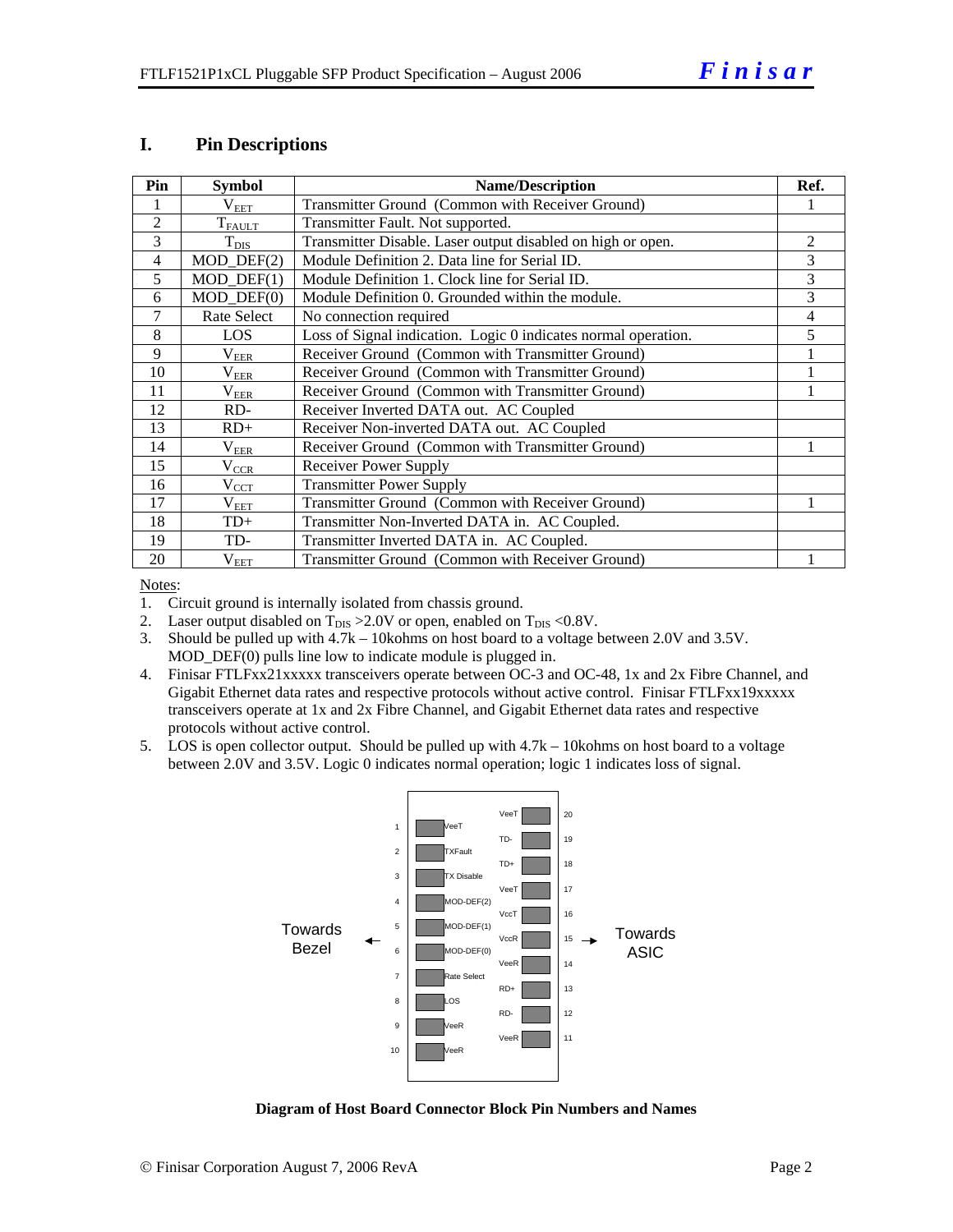#### **II. Absolute Maximum Ratings**

| <b>Parameter</b>                  | <b>Symbol</b> | Min   | Typ | <b>Max</b> | Unit   | Ref. |
|-----------------------------------|---------------|-------|-----|------------|--------|------|
| Maximum Supply Voltage            | Vcc           | -0.5  |     |            |        |      |
| <b>Storage Temperature</b>        |               | $-40$ |     |            | $\sim$ |      |
| <b>Case Operating Temperature</b> | - OP          |       |     |            | $\sim$ |      |
| Relative Humidity                 | RH            |       |     |            | $\%$   |      |

#### **III.** Electrical Characteristics ( $T_{OP} = 0$  to 70 °C,  $V_{CC} = 3.10$  to 3.50 Volts)

| <b>Parameter</b>                       | <b>Symbol</b>           | Min         | <b>Typ</b> | <b>Max</b>          | Unit         | Ref.           |
|----------------------------------------|-------------------------|-------------|------------|---------------------|--------------|----------------|
| Supply Voltage                         | Vcc                     | 3.10        |            | 3.50                | V            |                |
| <b>Supply Current</b>                  | <b>Icc</b>              |             | 200        | 300                 | MA           |                |
| <b>Transmitter</b>                     |                         |             |            |                     |              |                |
| Input differential impedance           | $R_{in}$                |             | 100        |                     | Ω            | 2              |
| Single ended data input swing          | Vin,pp                  | 250         |            | 1200                | mV           |                |
| <b>Transmit Disable Voltage</b>        | $V_D$                   | $Vec - 1.3$ |            | Vcc                 | V            |                |
| Transmit Enable Voltage                | $V_{EN}$                | Vee         |            | $Vee+0.8$           | V            | 3              |
| <b>Transmit Disable Assert Time</b>    |                         |             |            | 10                  | Us           |                |
| <b>Receiver</b>                        |                         |             |            |                     |              |                |
| Single ended data output swing         | Vout, pp                | 300         | 400        | 800                 | mV           | $\overline{4}$ |
| Data output rise time                  | $\mathrm{t_{r}}$        |             | 100        | 175                 | Ps           | 5              |
| Data output fall time                  | $t_f$                   |             | 100        | 175                 | Ps           | $\overline{5}$ |
| <b>LOS</b> Fault                       | $V_{LOS \text{ fault}}$ | $Vec - 0.5$ |            | Vec <sub>HOST</sub> | V            | 6              |
| <b>LOS</b> Normal                      | $V_{LOS\,norm}$         | Vee         |            | $Vee+0.5$           | $\mathbf{V}$ | 6              |
| Power Supply Rejection                 | <b>PSR</b>              | 100         |            |                     | mVpp         | 7              |
| <b>Total Generated Reciever Jitter</b> | $J_{RX}p-p$             |             |            | 0.07                | UI           |                |
| (peak to peak)                         |                         |             |            |                     |              |                |
| <b>Total Generated Reciever Jitter</b> | $J_{RX}$ rms            |             |            | 0.007               | UI           |                |
| (rms)                                  |                         |             |            |                     |              |                |

Notes:

- 1. Non condensing
- 2. AC coupled.
- 3. Or open circuit.
- 4. Into 100 ohms differential termination.
- 5.  $20 80 %$
- 6. Loss Of Signal is LVTTL. Logic 0 indicates normal operation; logic 1 indicates no signal detected.
- 7. All transceiver specifications are compliant with a power supply sinusoidal modulation of 20 Hz to 1.5 MHz up to specified value applied through the power supply filtering network shown on page 23 of the Small Form-factor Pluggable (SFP) Transceiver MultiSource Agreement (MSA), September 14, 2000.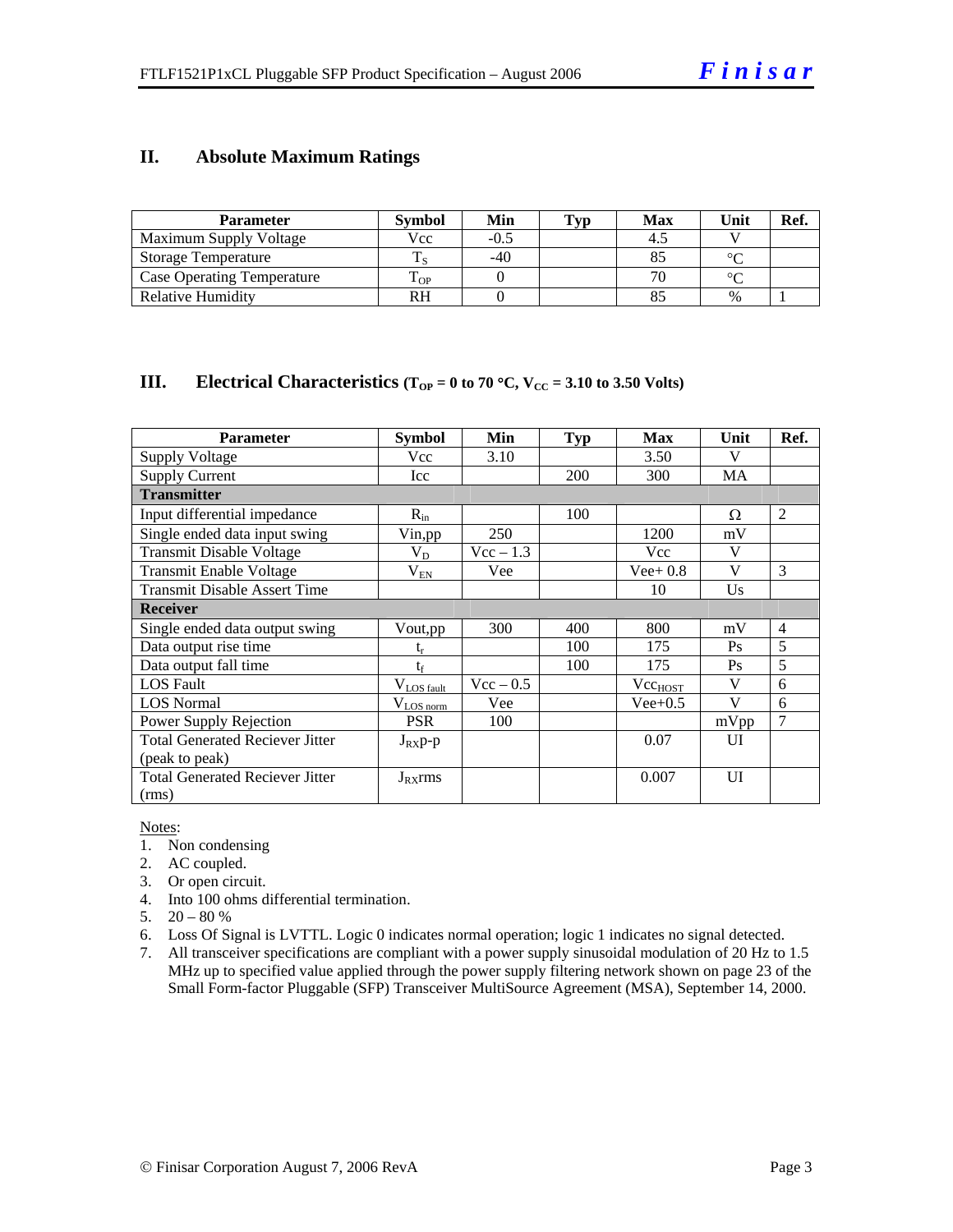| <b>Parameter</b>                          | <b>Symbol</b>           | Min              | <b>Typ</b> | <b>Max</b> | Unit           | Ref.           |  |  |
|-------------------------------------------|-------------------------|------------------|------------|------------|----------------|----------------|--|--|
| <b>Transmitter</b>                        |                         |                  |            |            |                |                |  |  |
| Output Opt. Pwr: 9/125 SMF                | $P_{OUT}$               | $-5$             |            | $\Omega$   | dBm            | $\mathbf{1}$   |  |  |
| Optical Wavelength                        | λ                       | 1430             |            | 1580       | nm             |                |  |  |
| Spectral Width (-20dB)                    | $\sigma$                |                  |            |            | nm             |                |  |  |
| <b>Optical Extinction Ratio</b>           | ER                      | 9                |            |            | dB             |                |  |  |
| Sidemode Supression ratio                 | $SSR_{min}$             | 30               |            |            | dB             |                |  |  |
| <b>Optical Rise/Fall Time</b>             | $t_{\rm r} / t_{\rm f}$ |                  |            | 180        | ps             | $\mathfrak{D}$ |  |  |
| <b>Relative Intensity Noise</b>           | <b>RIN</b>              |                  |            | $-120$     | dB/Hz          |                |  |  |
| <b>Total Generated Transmitter Jitter</b> | $J_{TX}p-p$             |                  |            | 0.07       | $\overline{U}$ |                |  |  |
| (peak to peak)                            |                         |                  |            |            |                |                |  |  |
| <b>Total Generated Transmitter Jitter</b> | $J_{TX}$ rms            |                  |            | 0.007      | UI             |                |  |  |
| (rms)                                     |                         |                  |            |            |                |                |  |  |
| <b>Receiver</b>                           |                         |                  |            |            |                |                |  |  |
| Average Rx Sensitivity @ 2.67Gb/s         | $R_{SENS1}$             | $\overline{0}$   |            | $-18$      | dBm            | 3              |  |  |
| Average Rx Sensitivity @ OC-48            | $R_{SENS1}$             | $\boldsymbol{0}$ |            | $-18$      | dBm            | 3              |  |  |
| Average Rx Sensitivity @ 2X Fibre         | $R_{\rm SENS2}$         | $\Omega$         |            | $-21$      | dBm            | $\overline{4}$ |  |  |
| Channel                                   |                         |                  |            |            |                |                |  |  |
| Average Rx Sensitivity @ Gigabit          | $R_{SENS3}$             | $\Omega$         |            | $-22$      | dBm            | $\overline{4}$ |  |  |
| Ethernet                                  |                         |                  |            |            |                |                |  |  |
| Average Rx Sensitivity @ OC-12            | $R_{\text{SENS4}}$      | $\Omega$         |            | $-22$      | dBm            | 5              |  |  |
| Average Rx Sensitivity @ OC-3             | $R_{\text{SENS5}}$      | $-10$            |            | $-23$      | dBm            | 5              |  |  |
| <b>Optical Center Wavelength</b>          | $\lambda_{\mathrm{C}}$  | 1270             |            | 1600       | nm             |                |  |  |
| <b>LOS De-Assert</b>                      | LOS <sub>D</sub>        |                  | $-23$      | $-19$      | dBm            |                |  |  |
| <b>LOS</b> Assert                         | LOS <sub>A</sub>        | $-30$            | $-25$      |            | dBm            |                |  |  |
| <b>LOS Hysteresis</b>                     |                         | 0.5              |            |            | dB             |                |  |  |

#### **IV.** Optical Characteristics ( $T_{OP} = 0$  to 70°C,  $V_{CC} = 3.10$  to 3.50 Volts)

Notes:

- 1. Class 1 Laser Safety per FDA/CDRH and EN (IEC) 60825 regulations.
- 2. Unfiltered, 20-80%.
- 3. With worst-case extinction ratio. Measured with a PRBS  $2^{31}$ -1 test pattern interspersed with 72 consecutive ones and 72 consecutive zeros.
- 4. With worst-case extinction ratio. Measured with a PRBS  $2^7$ -1 test pattern.
- 5. With worst-case extinction ratio. Measured with a PRBS  $2^{23}$ -1 test pattern.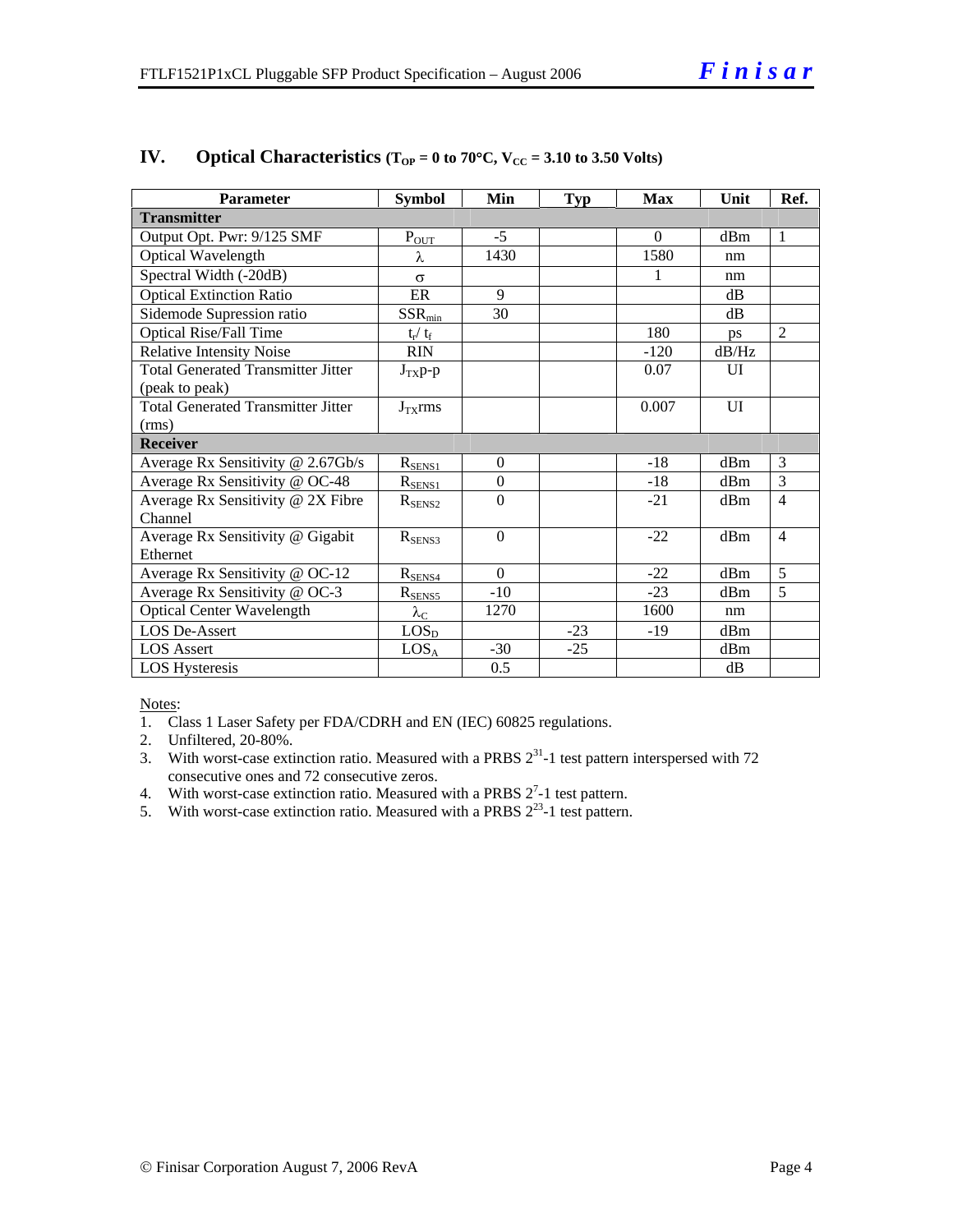| <b>Parameter</b>                     | <b>Symbol</b> | <b>Min</b> | Typ | <b>Max</b> | <b>Units</b> | Ref.           |
|--------------------------------------|---------------|------------|-----|------------|--------------|----------------|
| Data Rate                            | <b>BR</b>     | 155        |     | 2667       | Mb/sec       |                |
| <b>Bit Error Rate</b>                | <b>BER</b>    |            |     | $10^{-12}$ |              | $\overline{c}$ |
| Max. Supported Link Length on        | $L_{MAX1}$    |            | 15  |            | km           | 3              |
| 9/125µm SMF @ OC-48                  |               |            |     |            |              |                |
| Max. Supported Link Length on        | $L_{MAX2}$    |            | 50  |            | km           | $\overline{4}$ |
| $9/125 \mu m$ SMF @ 2X Fibre Channel |               |            |     |            |              |                |
| Max. Supported Link Length on        | $L_{MAX3}$    |            | 60  |            | km           | 5              |
| $9/125 \mu m$ SMF @ Gigabit Ethernet |               |            |     |            |              |                |
| Max. Supported Link Length on        | $L_{MAX4}$    |            | 60  |            | km           | $\overline{5}$ |
| $9/125 \mu m$ SMF @ OC-12            |               |            |     |            |              |                |
| Max. Supported Link Length on        | $L_{MAX5}$    |            | 60  |            | km.          | 5              |
| $9/125 \mu m$ SMF @ OC-3             |               |            |     |            |              |                |

#### **V. General Specifications**

Notes:

- 1. SONET OC-48 IR-2/SDH STM S-16.2, Gigabit Ethernet and 1x/2x Fibre Channel compliant. Compatible with SONET OC-12 and OC-3. Supports FEC at 2.67Gb/s.
- 2. Tested with a PRBS  $2^{31}$ -1 test pattern interspersed with 72 consecutive ones and 72 consecutive zeros.
- 3. Target distances are specified per ITU G.957. A 1dB penalty is included for dispersion. Distances are indicative only. Please refer to the Optical Specifications in Table IV to calculate a more accurate link budget based on specific conditions in your application.
- 4. Attenuation of 0.275 dB/km is used for the link length calculations (per GR-253 CORE). A 2dB penalty is included is included for dispersion. Distances are indicative only. Please refer to the Optical Specifications in Table IV to calculate a more accurate link budget based on specific conditions in your application.
- 5. Attenuation of 0.275 dB/km is used for the link length calculations (per GR-253 CORE). Distances are indicative only. Please refer to the Optical Specifications in Table IV to calculate a more accurate link budget based on specific conditions in your application.

#### **VI. Environmental Specifications**

Finisar SFP transceivers have an extended operating temperature range from 0<sup>o</sup>C to  $+70^{\circ}$ C case temperature.

| <b>Parameter</b>           | <b>Symbol</b>     | Min | $\mathbf{T}_{\mathbf{V}\mathbf{p}}$ | Max                      | Units  | Ref. |
|----------------------------|-------------------|-----|-------------------------------------|--------------------------|--------|------|
| Case Operating Temperature | $\mathbf{L}_{OD}$ |     |                                     | $\overline{\phantom{a}}$ | $\sim$ |      |
| Storage Temperature        | ᠇<br>$\pm$ sto    | -40 |                                     |                          | $\sim$ |      |

#### **VII. Regulatory Compliance**

Finisar transceivers are Class 1 Laser Products and comply with US FDA regulations. These products are certified by TÜV and CSA to meet the Class 1 eye safety requirements of EN (IEC) 60825 and the electrical safety requirements of EN (IEC) 60950. Copies of certificates are available at Finisar Corporation upon request.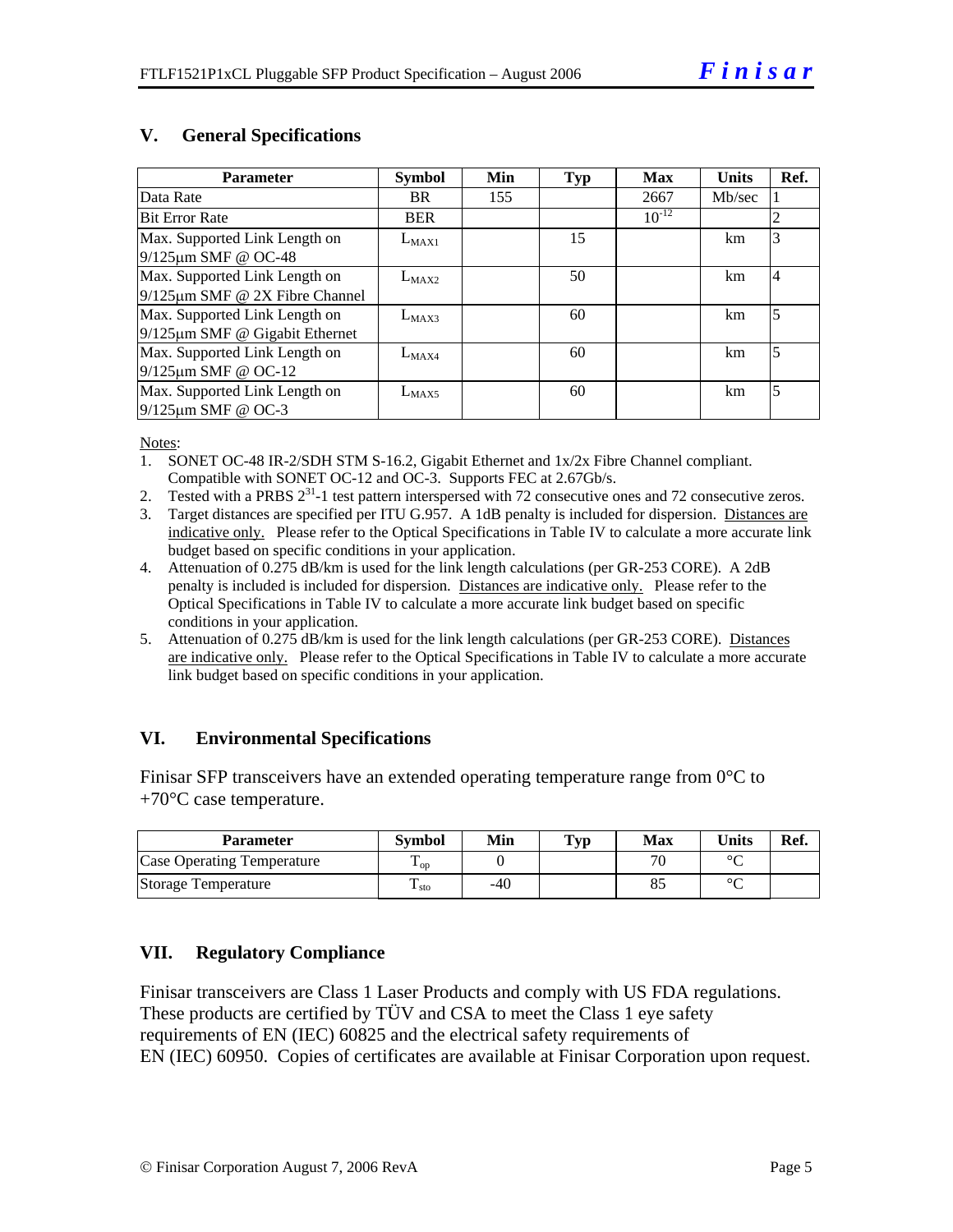#### **VIII. Digital Diagnostic Functions**

Finisar FTLF1521P1xCL SFP transceivers support the 2-wire serial communication protocol as defined in the SFP MSA<sup>1</sup>. It is very closely related to the  $E^2$ PROM defined in the GBIC standard, with the same electrical specifications.

The standard SFP serial ID provides access to identification information that describes the transceiver's capabilities, standard interfaces, manufacturer, and other information.

Additionally, Finisar SFP transceivers provide a unique enhanced digital diagnostic monitoring interface, which allows real-time access to device operating parameters such as transceiver temperature, laser bias current, transmitted optical power, received optical power and transceiver supply voltage. It also defines a sophisticated system of alarm and warning flags, which alerts end-users when particular operating parameters are outside of a factory set normal range.

The SFP MSA defines a 256-byte memory map in  $E^2$ PROM that is accessible over a 2-wire serial interface at the 8 bit address 1010000X (A0h). The digital diagnostic monitoring interface makes use of the 8 bit address 1010001X (A2h), so the originally defined serial ID memory map remains unchanged. The interface is identical to, and is thus fully backward compatible with both the GBIC Specification and the SFP Multi Source Agreement. The complete interface is described in Finisar Application Note AN-2030: "Digital Diagnostics Monitoring Interface for SFP Optical Transceivers".

The operating and diagnostics information is monitored and reported by a Digital Diagnostics Transceiver Controller (DDTC) inside the transceiver, which is accessed through a 2-wire serial interface. When the serial protocol is activated, the serial clock signal (SCL, Mod Def 1) is generated by the host. The positive edge clocks data into the  $SFP$  transceiver into those segments of the  $E^2$ PROM that are not write-protected. The negative edge clocks data from the SFP transceiver. The serial data signal (SDA, Mod Def 2) is bi-directional for serial data transfer. The host uses SDA in conjunction with SCL to mark the start and end of serial protocol activation. The memories are organized as a series of 8-bit data words that can be addressed individually or sequentially.

For more information, please see the SFP MSA documentation<sup>1</sup> or Finisar Application Note AN-2030.

Digital diagnostics for the FTLF1521P1xCL are externally calibrated by default.

Please note that evaluation board FDB-1018 is available with Finisar ModDEMO software that allows simple to use communication over the 2-wire serial interface.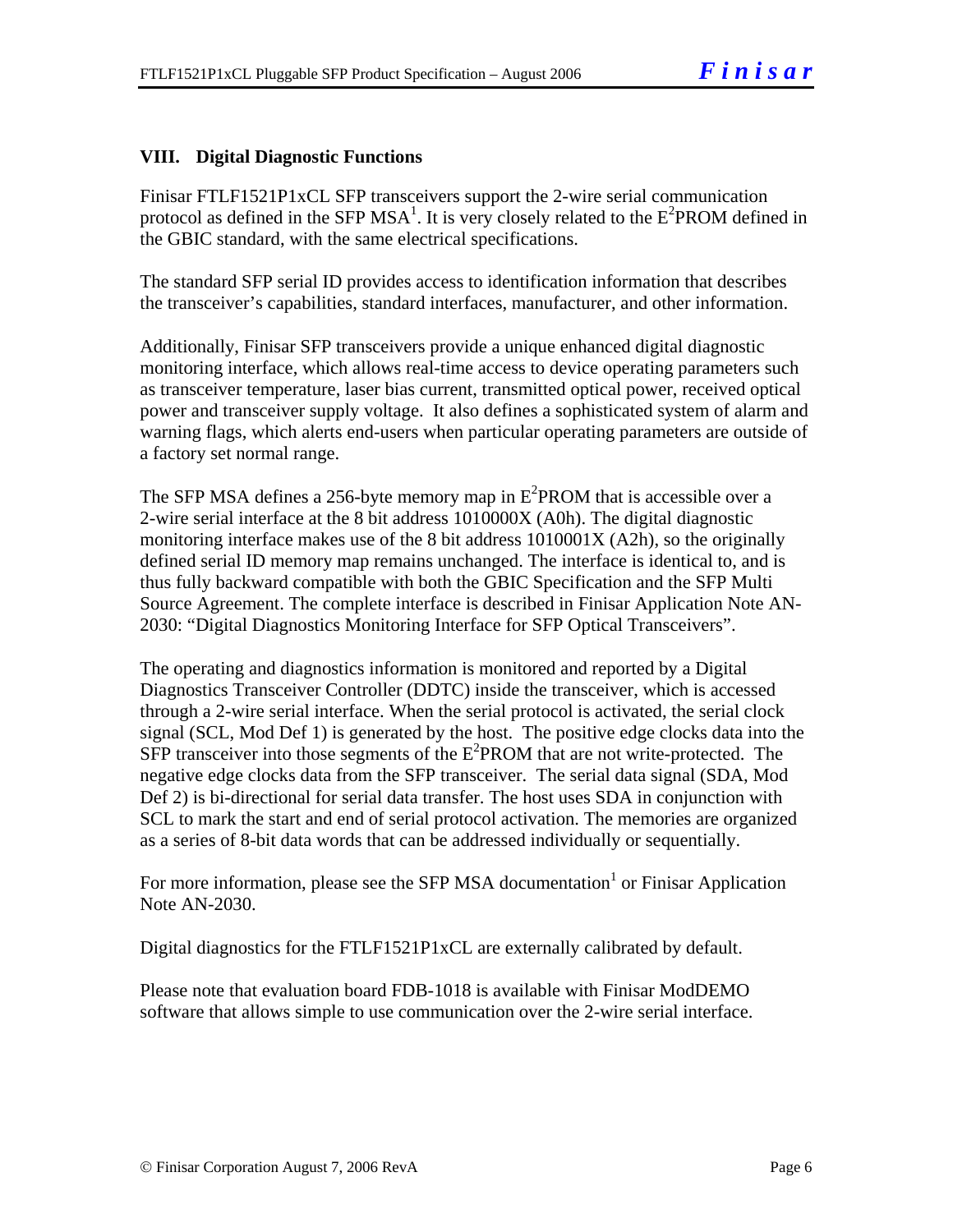#### **IX. Mechanical Specifications**

Finisar's Small Form Factor Pluggable (SFP) transceivers are compatible with the dimensions defined by the SFP Multi-Sourcing Agreement (MSA)<sup>3</sup>.



## **FTLF1521P1BCL**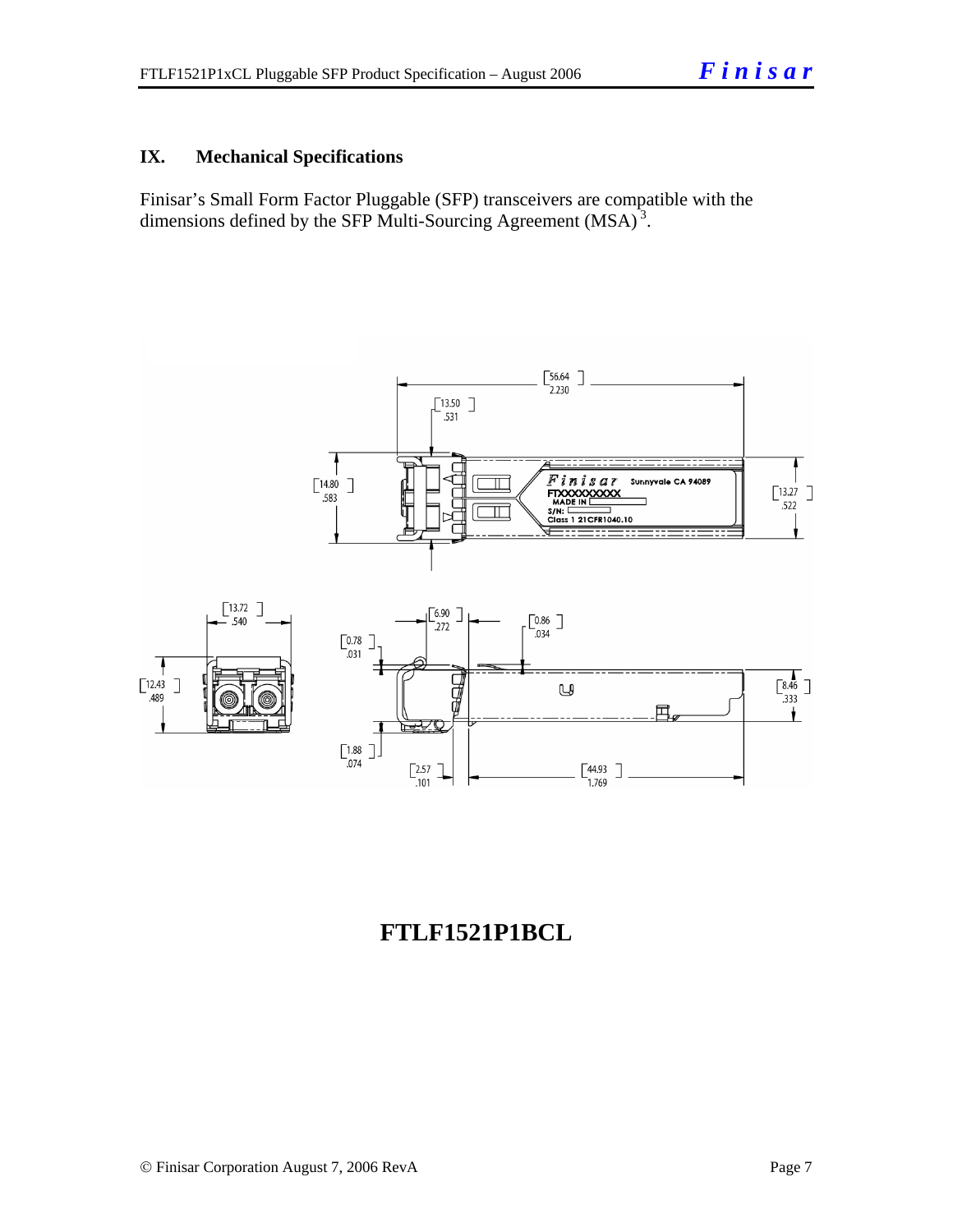## SFP OUTLINE STDS<br>EXTENDED TABS W/ WIDE BAIL





## **FTLF1521P1WCL**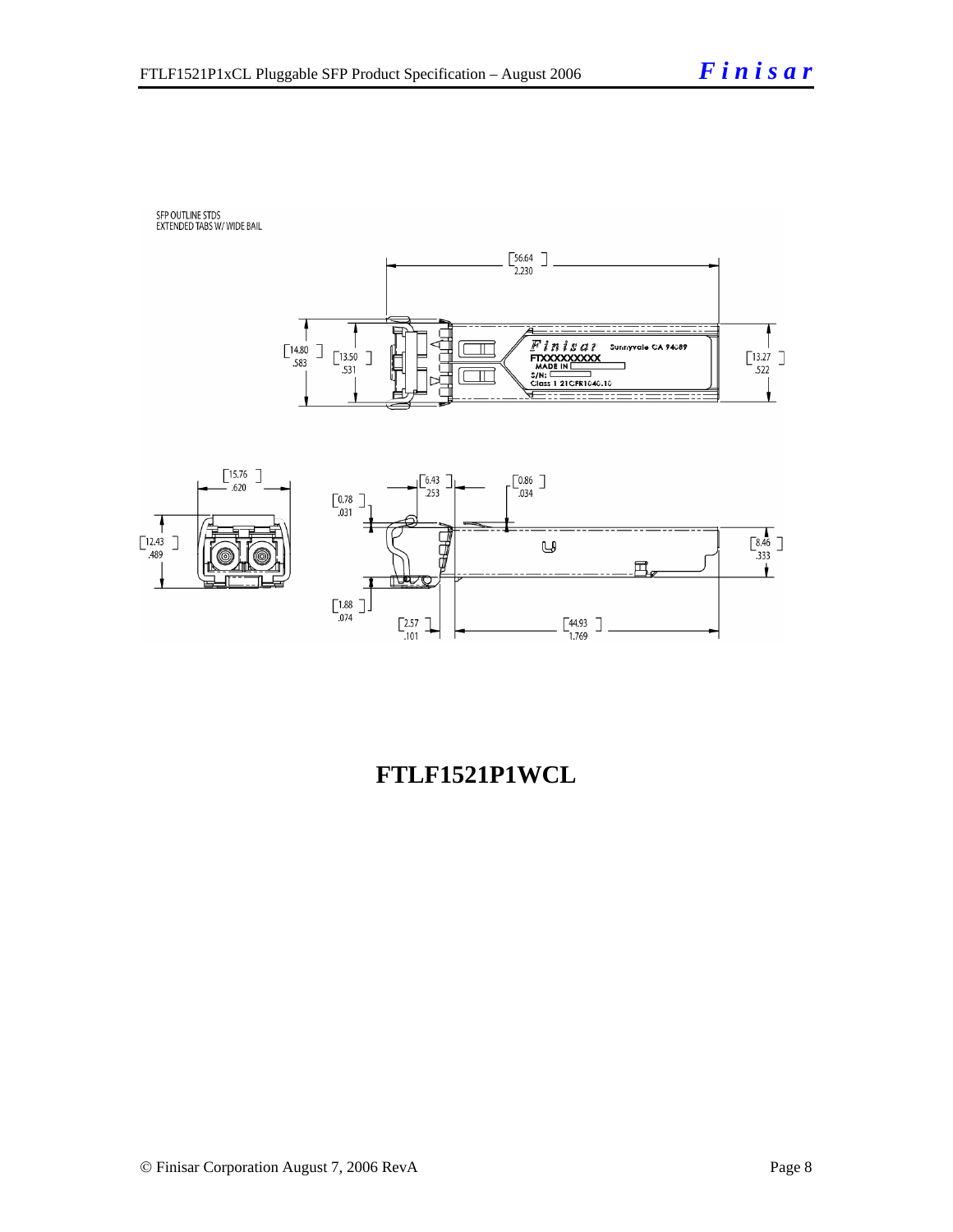#### **X. PCB Layout and Bezel Recommendations**

 $\hat{\triangle}$ Through Holes are Unplated 2Rads and Vias are Chassis Ground, 11 Places  $\Delta$ atum and Basic Dimension Established by Customer

DROSS-HATCHED AREA DENDTES<br>UN-GIST CAR REAL DROSS<br>COMPONENT CHASSIS GROUND  $\vec{a}$  $\mathbb{S}^2$  $\frac{14.25}{7}$  $\frac{11.08}{11}$  $8.58$ 2.0-<br>11 PLACES <u>A</u>  $\triangleright$  $\overline{z}$ 89.5  $-0.5 + 0.$ L XA & L<br>10 HOLES  $\triangleright$  $\overline{BB}$  $\boxed{\frac{1}{X}}$ द्वि  $\overline{\Phi}$  $\frac{1}{2}$  $\overline{\mathfrak{G}}$ THIS AREA<br>COMPONENT<br>CTRACES A 8.85  $\hat{\Theta}$ Detail X- $\frac{34.5}{2}$  $-41.3 -$ A DENOTES<br>T KEEP-OUT<br>ALLOWED)  $\oplus$  $-42.3$  $\overline{\bigtriangledown}$  $\color{black} \Phi$  $\bigoplus$  $\begin{array}{c}\n\text{10.00}\n\end{array}$  $rac{2.5}{1}$ φ  $\frac{1}{2}$  $\frac{1}{3}$  PLACES  $\frac{1}{2}$  $\overline{\oplus}$  $\overline{\oplus}$  $\frac{1}{2}$  $+5.5$ Ŀ. 000000000  $\overline{\Phi}$ 中  $\Rightarrow$  $\overline{\phantom{0}}$ -2.0<br>11 PLACES  $-40.85 \pm 0.05$ <br>  $+12$ <br>  $-4$   $-12$  $1 - 7$  $-3.68$  $\frac{1}{2}$  $\begin{array}{r} -\frac{\sqrt{5}}{9} & -\frac{1}{9} & -\frac{1}{9} & -\frac{1}{9} \\ \hline \frac{1}{9} & -\frac{1}{9} & -\frac{1}{1} & -\frac{1}{1} \times \left| \frac{1}{A} \right| \frac{1}{A} & \textcircled{1} \end{array}$  $\infty$  $\frac{4}{9}$  $\boxed{\frac{4}{\mathbf{c}}}$  $\sqrt{\frac{6}{5}}$  $\boxed{11.93}$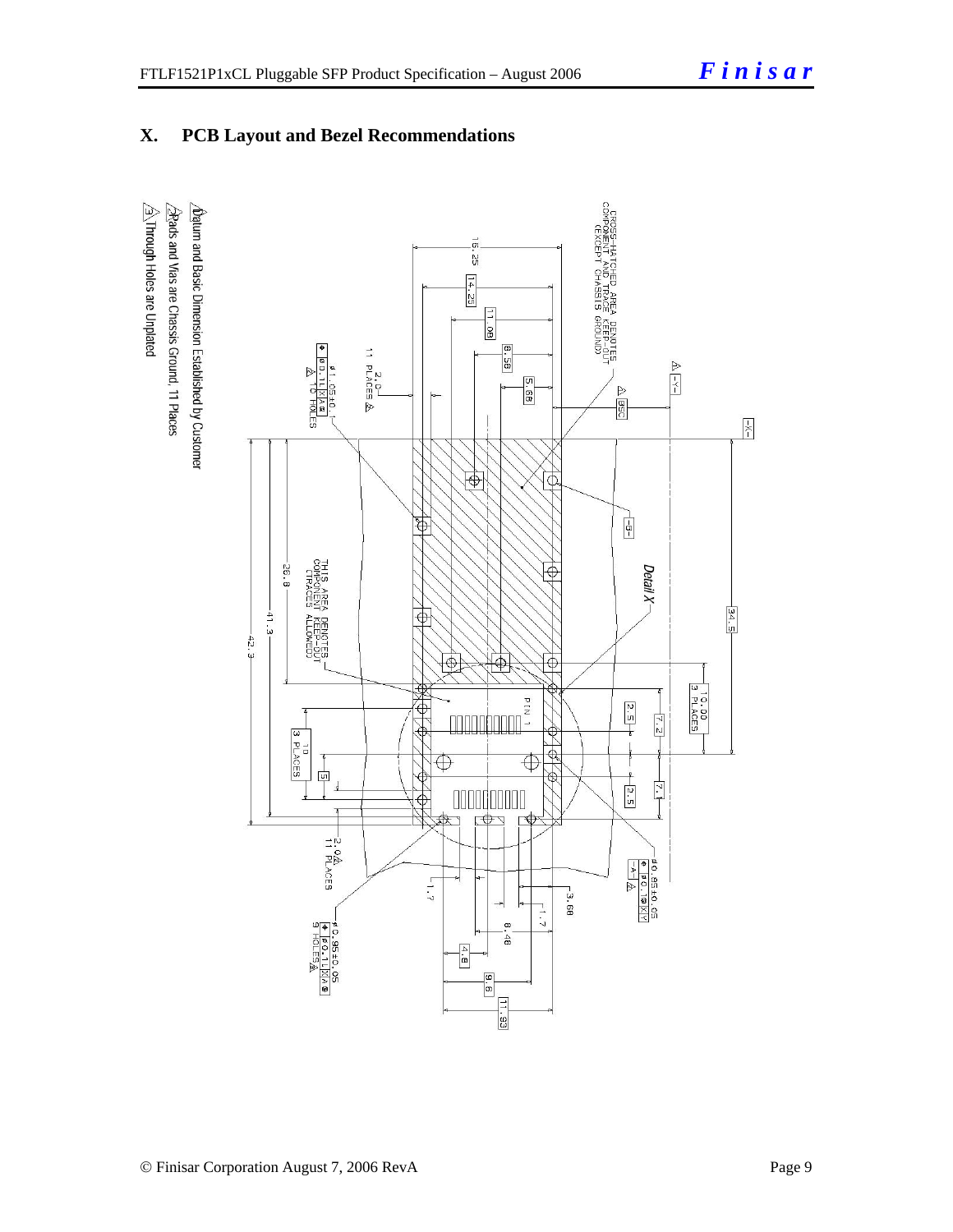



NOTES:

- $\triangle$  MINIMUM PITCH ILLUSTRATED, ENGLISH DIMENSIONS ARE FOR REFERENCE ONLY
- 2. NOT RECOMMENDED FOR PCI EXPANSION<br>CARD APPLICATIONS